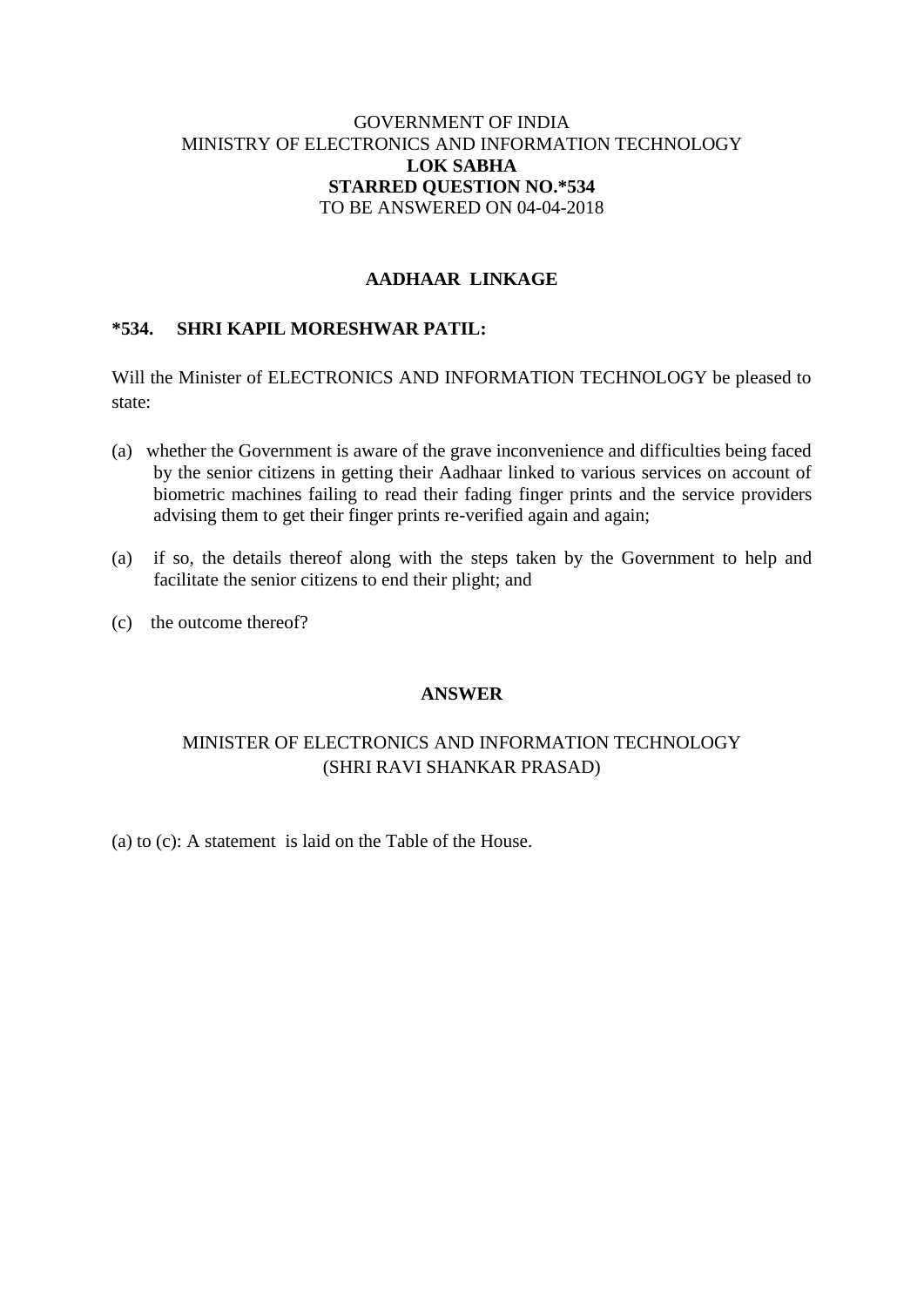## **STATEMENT REFERRED TO IN REPLY TO LOK SABHA STARRED QUESTION NO.\*534 FOR 04.04.2018 REGARDING AADHAAR LINKAGE**

…………

(a), (b) and (c): Aadhaar Authentication using fingerprint depends upon number of factors viz. quality of fingerprint, network connectivity, placement of finger etc. However, few senior citizens, persons engaged in manual labour or individuals with specific disabilities may face difficulties in fingerprint authentication.

UIDAI provides various modes of authentication viz Demographic, Biometric (Finger Print + IRIS), OTP and Multi-factor authentication. The Service Provider may choose suitable mode(s) of authentication.

As per para 14(1)(i) of Aadhaar (Authentication) Regulation 2016, a requesting entity has to implement exception-handing mechanisms and back-up identity authentication mechanisms to ensure seamless provision of authentication services to Aadhaar number holders.

Further, DBT Mission, Cabinet Secretariat vide their letter dated 19.12.2017 has issued guidelines on exception handling for use of Aadhaar in benefit schemes of Government, which inter-alia has stipulated the following mechanism in respect of cases where Aadhaar authentication fails:

i. Departments and Bank Branches may make provisions for IRIS scanners along with fingerprint scanners, wherever feasible.

ii. In cases of failure due to lack of connectivity, offline authentication system such as QR code bases coupons, Mobile based OTP or TOTP may be explored.

iii. In all cases where online authentication is not feasible, the benefit/ service may be provided on the basis of possession of Aadhaar, after duly recording the transaction in register, to be reviewed and audited periodically.

\*\*\*\*\*\*